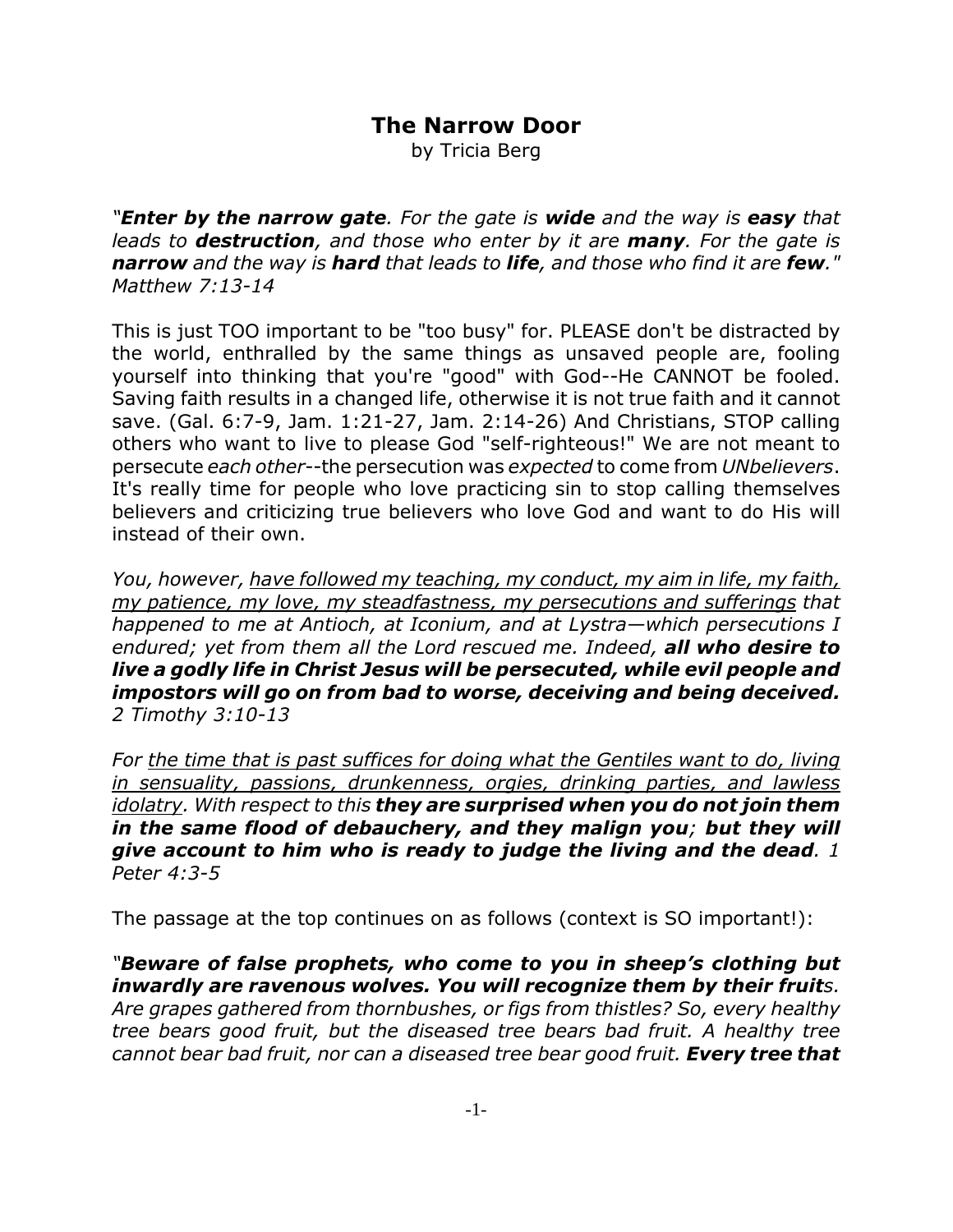*does not bear good fruit is cut down and thrown into the fire. Thus you will recognize them by their fruits. Not everyone who says to me, 'Lord, Lord,' will enter the kingdom of heaven, but the one who does the will of my Father who is in heaven. On that day many will say to me, 'Lord, Lord, did we not prophesy in your name, and cast out demons in your name, and do many mighty works in your name?' And then will I declare to them, 'I never knew you; depart from me, you workers of lawlessness.' Everyone then who hears these words of mine and does them will be like a wise man who built his house on the rock. And the rain fell, and the floods came, and the winds blew and beat on that house, but it did not fall, because it had been founded on the rock. And everyone who hears these words of mine and does not do them will be like a foolish man who built his house on the sand. And the rain fell, and the floods came, and the winds blew and beat against that house, and it fell, and great was the fall of it." And when Jesus finished these sayings, the crowds were astonished at his teaching, for he was teaching them as one who had authority, and not as their scribes. Matthew 7:15-29*

*And someone said to him, "Lord, will those who are saved be few?" And he said to them, "Strive to enter through the narrow door. For many, I tell you, will seek to enter and will not be able. When once the master of the house has risen and shut the door, and you begin to stand outside and to knock at the door, saying, 'Lord, open to us,' then he will answer you, 'I do not know where you come from.' Then you will begin to say, 'We ate and drank in your presence, and you taught in our streets.' But he will say, 'I tell you, I do not know where you come from. Depart from me, all you workers of evil!'" Luke 13:23-27*

Wow! Jesus connects entering the "narrow door" with obedience to His commands by those who claim to believe in Him. Does anyone want to accuse Him of preaching works by salvation? (I sure hope not!) It doesn't benefit us to claim to know Him and then not obey Him, and nor does it benefit us to obey His commands, but not actually believe in and know Him. We don't do these works to save ourselves. We do them because we are saved. He is our Lord, unlike those who knocked on the door after it closed and were told that He didn't know them. Works without faith AND faith without works are BOTH useless.

Jesus was not talking about keeping the Mosaic (i.e. given through Moses) Law. He's talking about the greatest two commands. These are the "laws" we are under and are also referred to as "the Royal Law" and the "Law of Liberty" in the epistles.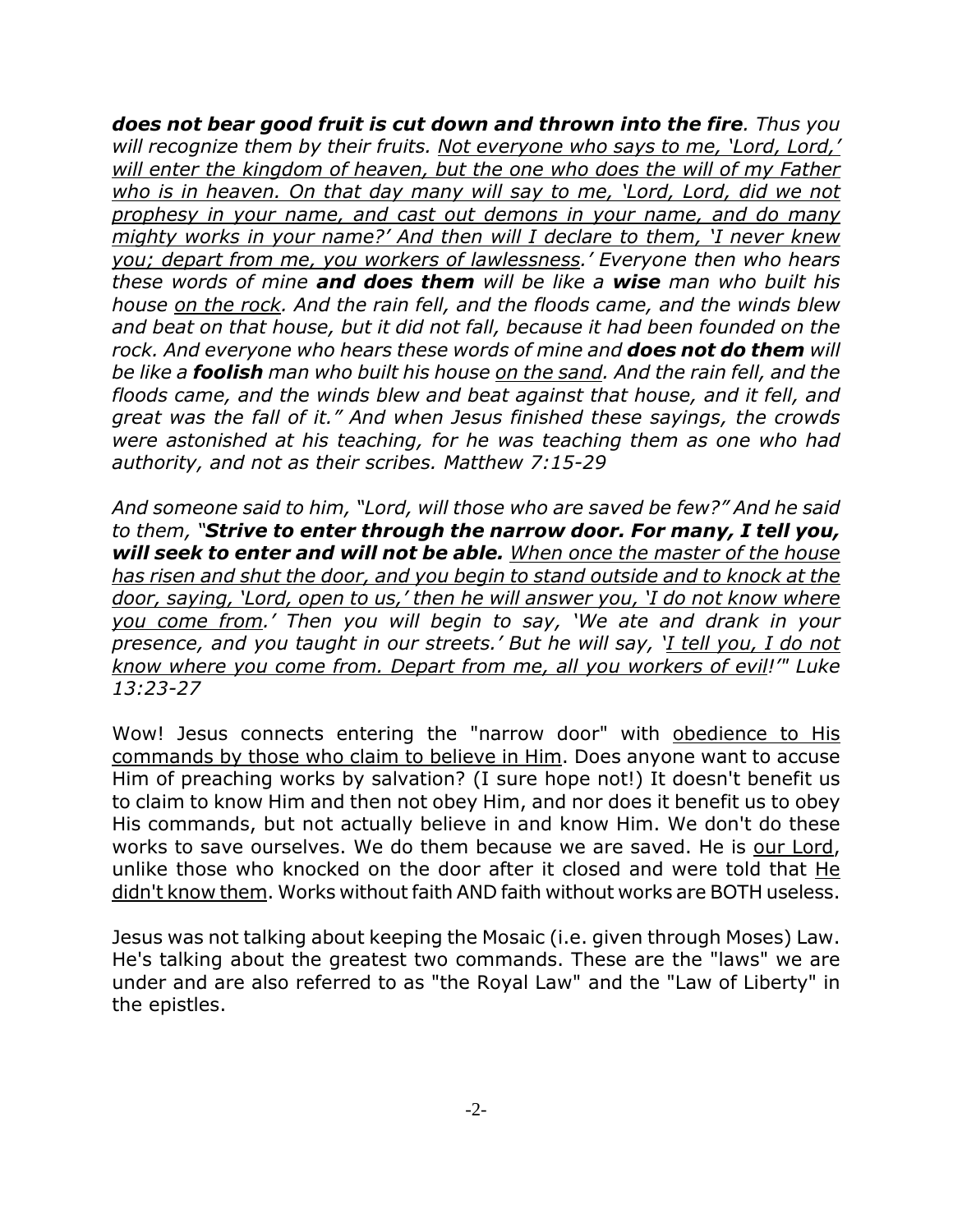*And one of the scribes came up and heard them disputing with one another, and seeing that he answered them well, asked him, "Which commandment is the most important of all?" Jesus answered, "The most important is, 'Hear, O Israel: The Lord our God, the Lord is one. And you shall love the Lord your God with all your heart and with all your soul and with all your mind and with all your strength.' The second is this: 'You shall love your neighbor as yourself.' There is no other commandment greater than these." And the scribe said to him, "You are right, Teacher. You have truly said that he is one, and there is no other besides him. And to love him with all the heart and with all the understanding and with all the strength, and to love one's neighbor as oneself, is much more than all whole burnt offerings and sacrifices." And when Jesus saw that he answered wisely, he said to him, "You are not far from the kingdom of God." And after that no one dared to ask him any more questions. Mark 12:28-34*

*Owe no one anything, except to love each other, for the one who loves another has fulfilled the law. For the commandments, "You shall not commit adultery, You shall not murder, You shall not steal, You shall not covet," and any other commandment, are summed up in this word: "You shall love your neighbor as yourself." Love does no wrong to a neighbor; therefore love is the fulfilling of the law. Besides this you know the time, that the hour has come for you to wake from sleep. For salvation is nearer to us now than when we first believed. The night is far gone; the day is at hand. So then let us cast off the works of darkness and put on the armor of light. Let us walk properly as in the daytime, not in orgies and drunkenness, not in sexual immorality and sensuality, not in quarreling and jealousy. But put on the Lord Jesus Christ, and make no provision for the flesh, to gratify its desires. Romans 13:8-14*

Notice how James' words below echo those of Jesus (his brother) in Matthew and Luke above:

*But be doers of the word, and not hearers only, deceiving yourselves. For if anyone is a hearer of the word and not a doer, he is like a man who looks intently at his natural face in a mirror. For he looks at himself and goes away and at once forgets what he was like. But the one who looks into the perfect law, the law of liberty, and perseveres, being no hearer who forgets but a doer who acts, he will be blessed in his doing. James 1:22- 25*

*If you really fulfill the royal law according to the Scripture, "You shall love your neighbor as yourself," you are doing well. But if you show partiality, you are*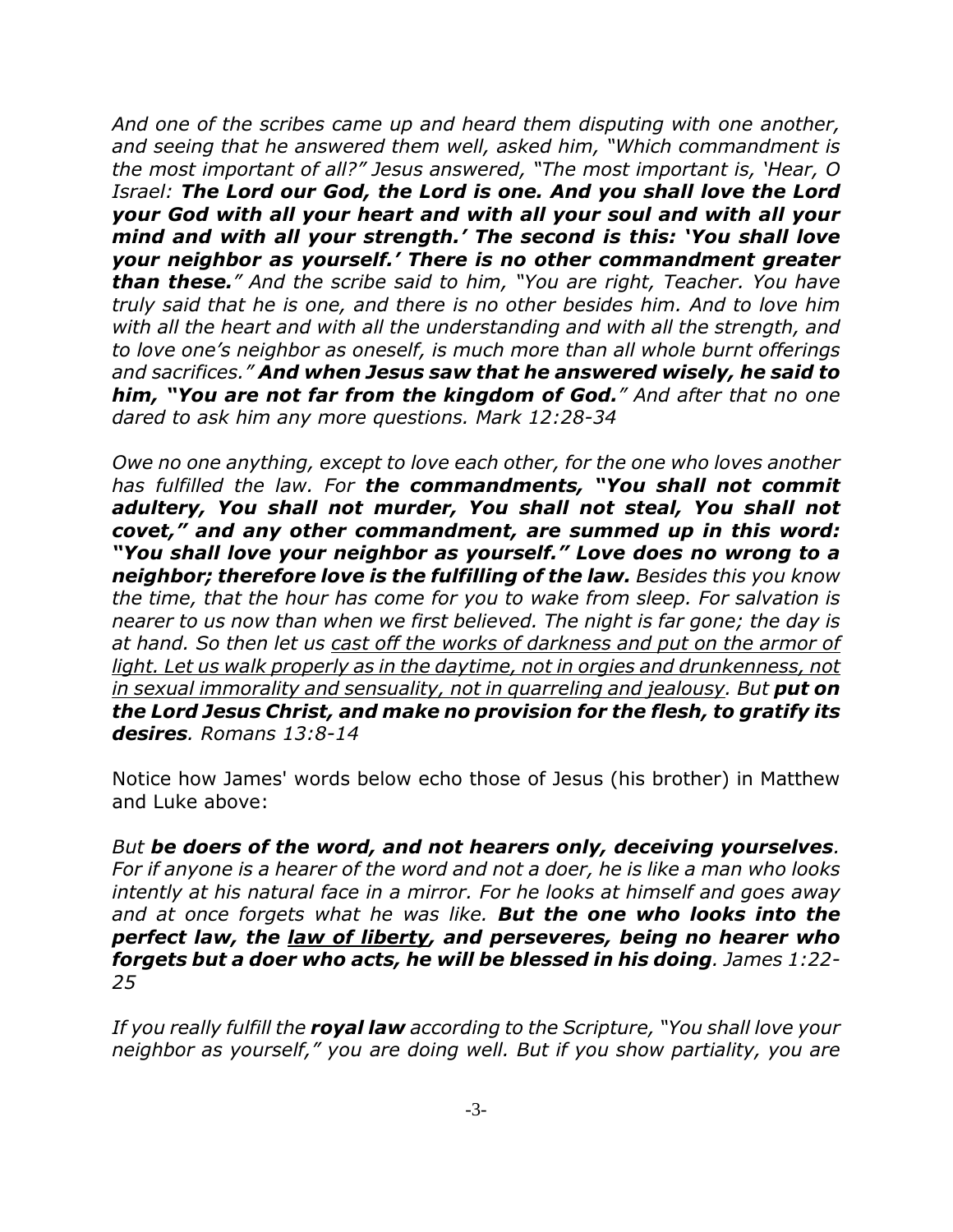*committing sin and are convicted by the law as transgressors. For whoever keeps the whole law but fails in one point has become accountable for all of it. For he who said, "Do not commit adultery," also said, "Do not murder." If you do not commit adultery but do murder, you have become a transgressor of the* law. So speak and so act as those who are to be judged under the **law of** *liberty. For judgment is without mercy to one who has shown no mercy. Mercy triumphs over judgment. What good is it, my brothers, if someone says he has faith but does not have works? Can that faith save him? If a brother or sister is poorly clothed and lacking in daily food, and one of you says to them, "Go in peace, be warmed and filled," without giving them the things needed for the body, what good is that? So also faith by itself, if it does not have works, is dead. But someone will say, "You have faith and I have works." Show me your faith apart from your works, and I will show you my faith by my works. You believe that God is one; you do well. Even the demons believe—and shudder! Do you want to be shown, you foolish person, that faith apart from works is useless? Was not Abraham our father justified by works when he offered up his son Isaac on the altar? You see that faith was active along with his works, and faith was completed by his works; and the Scripture was fulfilled that says, "Abraham believed God, and it was counted to him as righteousness"—and he was called a friend of God. You see that a person is justified by works and not by faith alone. And in the same way was not also Rahab the prostitute justified by works when she received the messengers and sent them out by another way? For as the body apart from the spirit is dead, so also faith apart from works is dead. James 2:8-26*

James was not claiming that we can do anything to save ourselves. He was saying that empty words are useless! We certainly know that in our everyday lives. If someone claims to love us and yet never follows up their words with actions, we know they are not sincere (or at least we have trouble believing them, don't we?) If we MEAN what we say, it should SHOW. Jesus said the one who loves Him will OBEY Him.

*"If you love me, you will keep my commandments. And I will ask the Father, and he will give you another Helper, to be with you forever, even the Spirit of truth, whom the world cannot receive, because it neither sees him nor knows him. You know him, for he dwells with you and will be in you. "I will not leave you as orphans; I will come to you. Yet a little while and the world will see me no more, but you will see me. Because I live, you also will live. In that day you will know that I am in my Father, and you in me, and I in you. Whoever has my commandments and keeps them, he it is who loves me. And he who loves me will be loved by my Father, and I will love him and*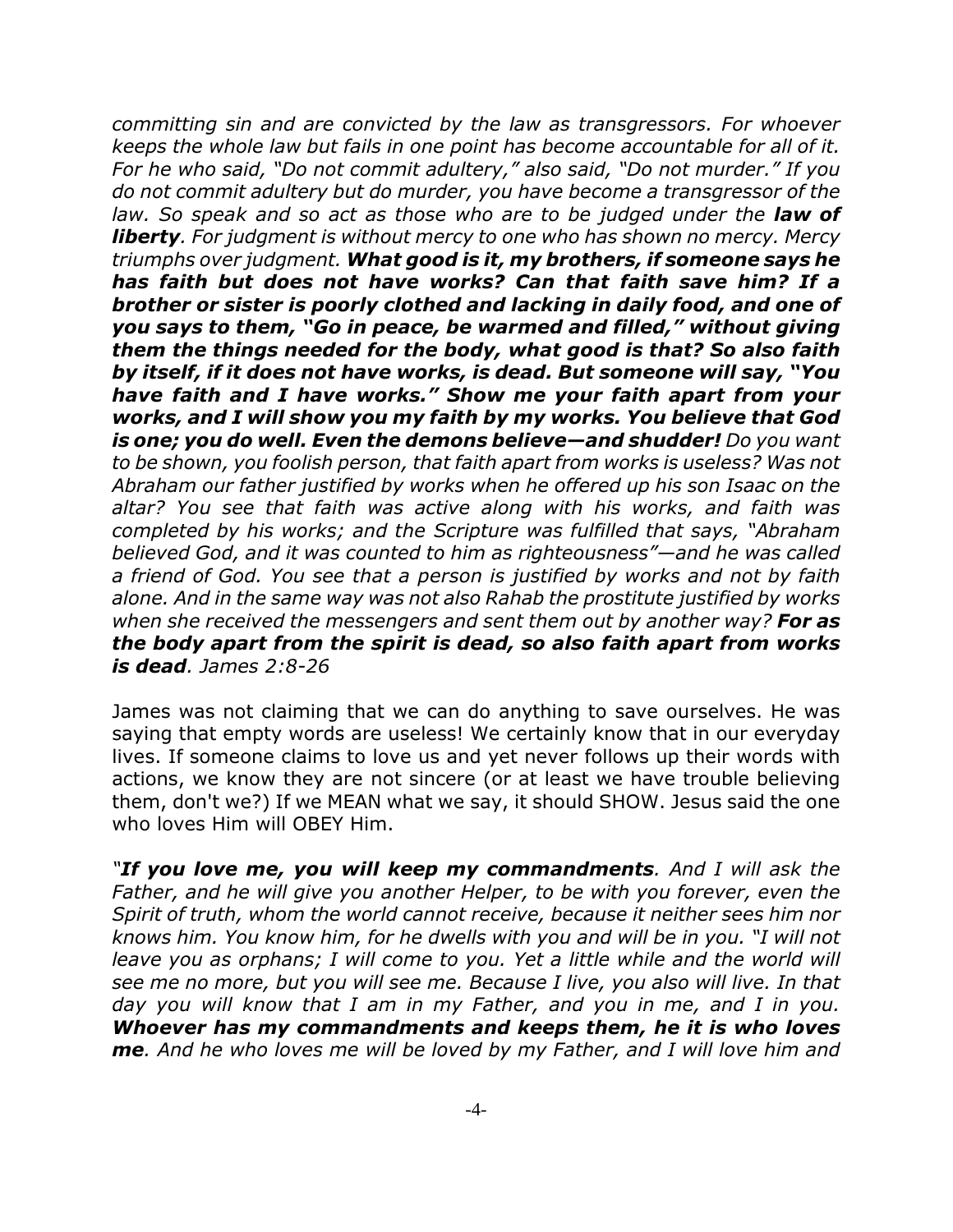*manifest myself to him." Judas (not Iscariot) said to him, "Lord, how is it that you will manifest yourself to us, and not to the world?" Jesus answered him, "If anyone loves me, he will keep my word, and my Father will love him, and we will come to him and make our home with him. Whoever does not love me does not keep my words. And the word that you hear is not mine but the Father's who sent me. These things I have spoken to you while I am still with you. But the Helper, the Holy Spirit, whom the Father will send in my name, he will teach you all things and bring to your remembrance all that I have said to you. Peace I leave with you; my peace I give to you. Not as the world gives do I give to you. Let not your hearts be troubled, neither let them be afraid." John 14:15-27*

*As the Father has loved me, so have I loved you. Abide in my love. If you keep my commandments, you will abide in my love, just as I have kept my Father's commandments and abide in his love. These things I have spoken to you, that my joy may be in you, and that your joy may be full. This is my commandment, that you love one another as I have loved you. Greater love has no one than this, that someone lay down his life for his friends. You are my friends if you do what I command you. John 15:9-14*

In America, we have good reason to pay close attention when Jesus warns about how it is almost impossible for a rich man to enter the kingdom of heaven. (Matt. 19:23-26) The rich man loves his riches more than he has a desire to love and please God. He also has everything he needs--he trusts in his own strength and abilities. He doesn't want to give them up or admit that there is something he can't get for himself. Even the poorest person in our country has so much more than poor people in other countries. That is not to say we should try to bring down this country, as if it would be "more fair" if everyone were impoverished. We should all be very generous and help people in need as much as we can, but that is not the point. The POINT is that we are ALL wretched sinners and we ALL need Jesus. Let's not think we can save ourselves with our wealth or strength. Let's not think that we can trust the advice of people who are BLIND to the truth. (Matt. 15:13-14, 1Cor. 2:14)

*"To the angel of the church in Laodicea write: The Amen, the faithful and true Witness, the Beginning of the creation of God, says this: 'I know your deeds, that you are neither cold nor hot; I wish that you were cold or hot. So because you are lukewarm, and neither hot nor cold, I will spit you out of My mouth. Because you say, "I am rich, and have become wealthy, and have need of nothing," and you do not know that you are wretched and miserable and poor and blind and naked, I advise you to buy from Me gold*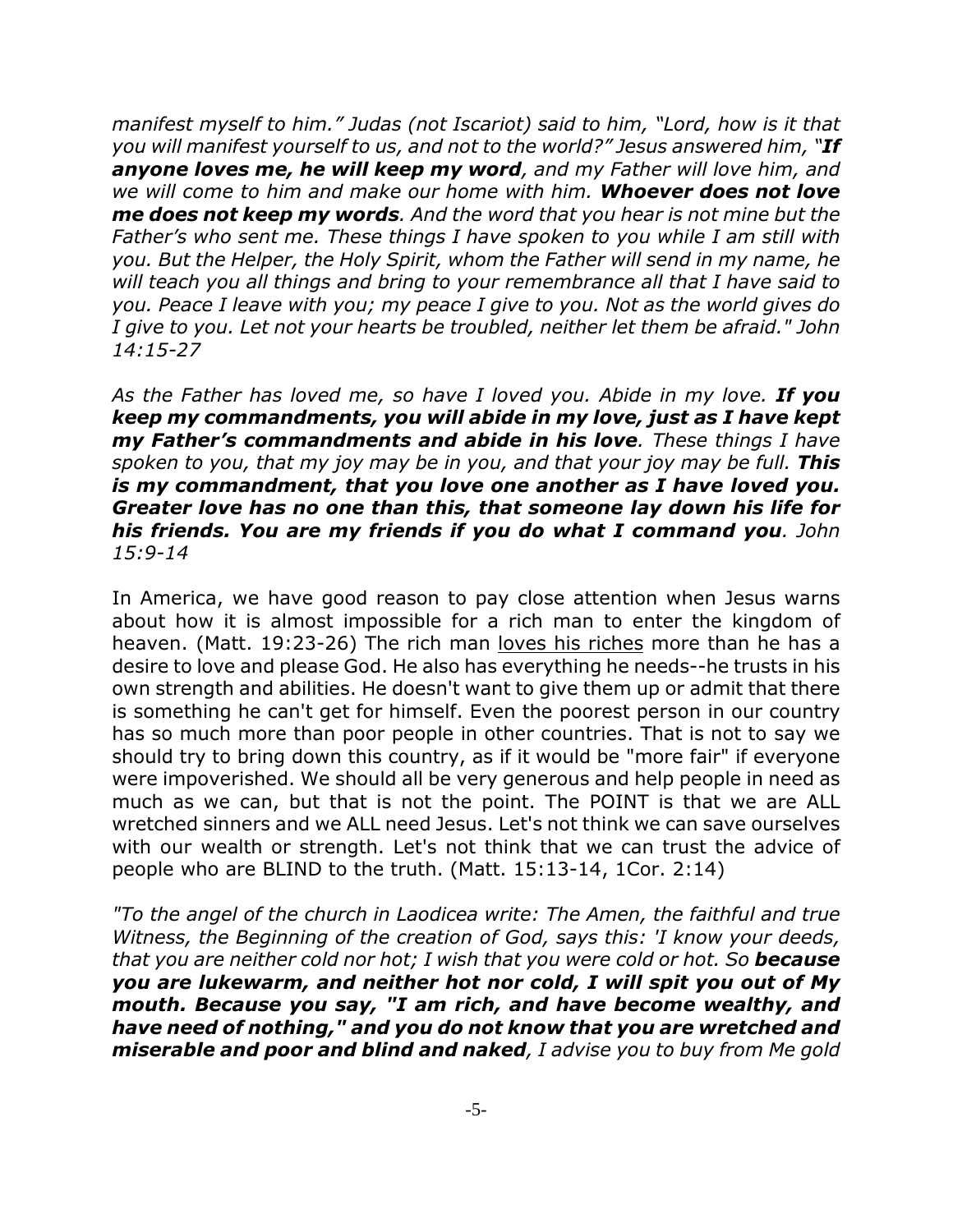*refined by fire so that you may become rich, and white garments so that you may clothe yourself, and that the shame of your nakedness will not be revealed; and eye salve to anoint your eyes so that you may see. Those whom I love, I reprove and discipline; therefore be zealous and repent. Behold, I stand at the door and knock; if anyone hears My voice and opens the door, I will come in to him and will dine with him, and he with Me. He who overcomes, I will grant to him to sit down with Me on My throne, as I also overcame and sat down with My Father on His throne. He who has an ear, let him hear what the Spirit says to the churches.'" Revelation 3:14-22*

Let's also NOT PRETEND to believe in Jesus and yet live like unsaved heathens. God can see inside our hearts! (Matt. 15:18-19, Rom. 8:27, Rev. 2:23) We might be able to fool mere humans with our EMPTY confession of faith, but even most people can recognize a hypocrite when they see one. (1John 3:17-18) That makes it all the more unconscionable for supposed Christians to live like the world. Our behavior reflects on our Father in heaven! (Matt. 5:16, Phil. 2:12-16, Eph. 2:10) He has prepared wonderful things FOR THOSE WHO **LOVE** HIM. (1Cor. 2:9) We obey out of love, BECAUSE we know what our salvation cost our beautiful, victorious, faithful, worthy Savior, and out of RESPECT, because we know how mighty and utterly awesome He is.

*How great are your works, O LORD! Your thoughts are very deep! The stupid man cannot know; the fool cannot understand this: that though the wicked sprout like grass and all evildoers flourish, they are doomed to destruction forever; but you, O LORD, are on high forever. For behold, your enemies, O LORD, for behold, your enemies shall perish; all evildoers shall be scattered. Psalm 92:5-9*

## *The fear of the LORD is the beginning of knowledge; fools despise wisdom and instruction. Proverbs 1:7 The LORD has established His throne in the heavens, and His sovereignty rules over all. Psalm 103:19*

We will each be accountable for ourselves. (Rom. 14:12, Heb. 4:13) Saying we thought that "the gate is narrow" meant that looking around us and mistaking the broad path that the unsaved masses are on for the ONE NARROW WAY isn't going to cut it on judgment day. Now is the time to get serious about LOVING God, serving His Son and being READY for His return (or our own personal appointment with Him). (Heb. 9:27-28, Matt.25:10-13)

If the thought that someone would ask you to *examine yourself* (2Cor. 13:5) and make adjustments if you find your faith in and love for the Lord to be lacking *in light of the truth of the Bible* is OFFENSIVE to you, then there is most